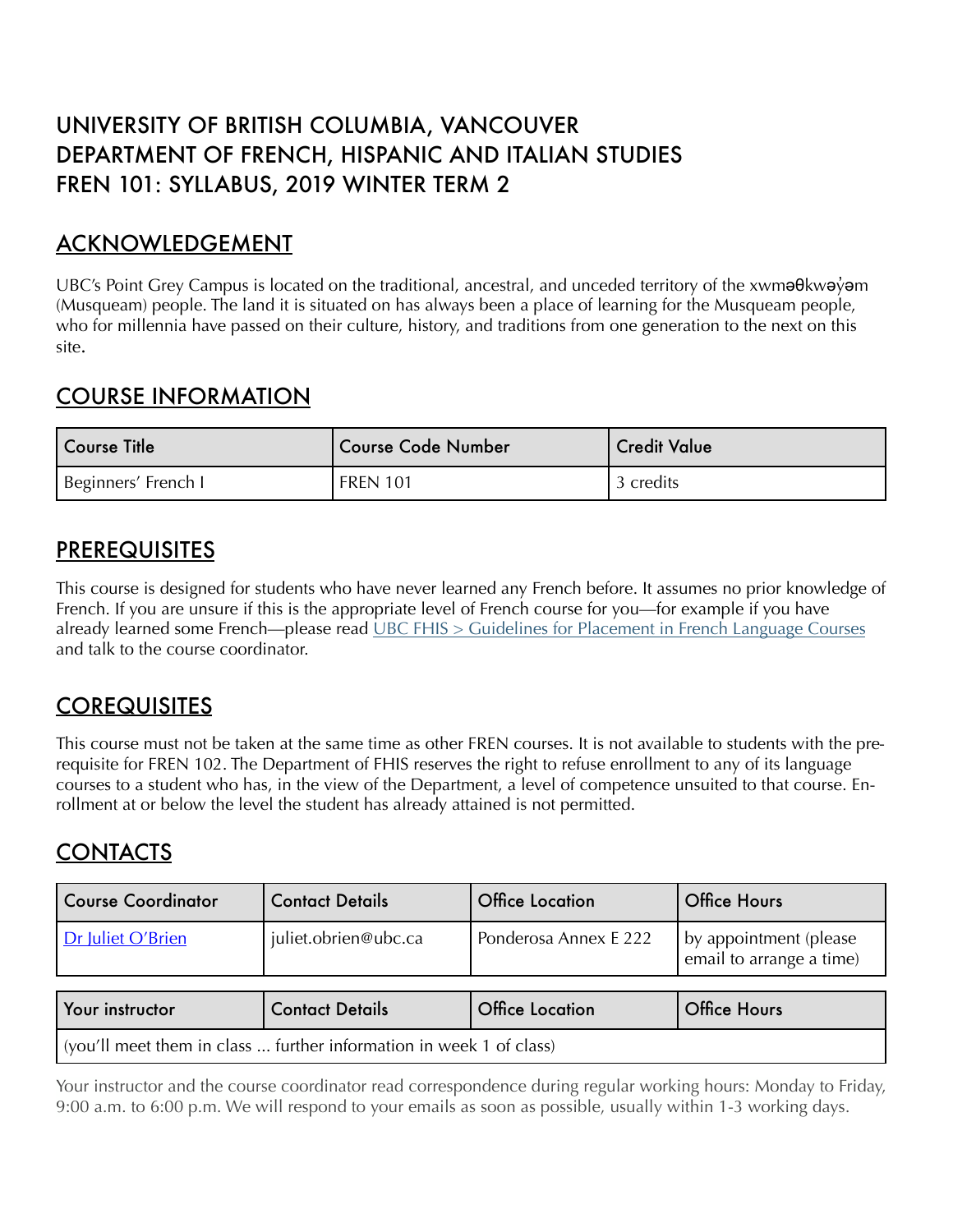# COURSE OVERVIEW & FORMAT

As this is a living language course, our classes are a fluid mix of—to translate other academic areas' categories interactive lectures, discussion, and improvisation. Classes are mostly conducted in French, with English as needed for explanation. Class locations are at [the Student Service Centre.](https://courses.students.ubc.ca/cs/courseschedule?pname=subjarea&tname=subj-course&dept=FREN&course=101)

# LEARNING OBJECTIVES

The Department of FHIS offers a series of eight courses designed to build students' skills progressively in the four basic communicative functions of listening, reading, speaking, and writing. FREN 101 is the first of a pair of beginners' courses—101 and 102—aligned with level A1 objectives of the Common European Framework of Reference: basic vocabulary, the rudiments of grammar, and familiarization with cultures of the French-speaking world.

FREN 101 introduces the French language and Francophone cultures, opening up their understanding in a worldwide context. With an approach that is communicative and collaborative, and inductive and interactive, the course develops students' comprehension and the mobilisation of knowledge—*savoirs*—translated into the applied practice of *savoir-faire*.

French grammatical structures studied include: common verbs in the present tense, subject pronouns and adjectives for descriptions, prepositions for talking about places, simple negation, and asking questions. These will be applied in practice through:

- listening: understanding everyday communication about yourself, your family, and your immediate surroundings
- reading: understanding familiar vocabulary in simple communicative structures; such as advertisements, posters, menus
- speaking: asking questions for information or about familiar or everyday topics, and engaging with others in simple conversation using simple sentences and expressions to describe places and people
- writing: short observations and portraits of people and places; completing forms and questionnaires; discussing cultural differences; and expressing opinions, ideas, and dreams

By the end of the course, students should be able to understand simple communication and to communicate simply about familiar and frequently-encountered topics such as personal information, work, everyday life, identity, tastes, activities, travel, geography, and local environment. More on the themes, vocabulary, and grammar objectives that are covered in FREN 101 is in the "Course Schedule" at the end of this syllabus, and in greater detail on Canvas.

# LEARNING MATERIALS

## Required

Nathalie Hirschprung & Tony Tricot. *Cosmopolite 1*. *Livre de l'élève.* (Paris: Hachette, 2017). ISBN 9782014015973 [UBC Bookstore](https://shop.bookstore.ubc.ca/courselistbuilder.aspx) price on 2019-12-16: \$36.50

and

Nathalie Hirschprung & Tony Tricot. *Cosmopolite 1*. *Cahier d'activités.* (Paris: Hachette, 2017). ISBN 9782014015980 [UBC Bookstore](https://shop.bookstore.ubc.ca/courselistbuilder.aspx) price on 2019-12-16: \$21.50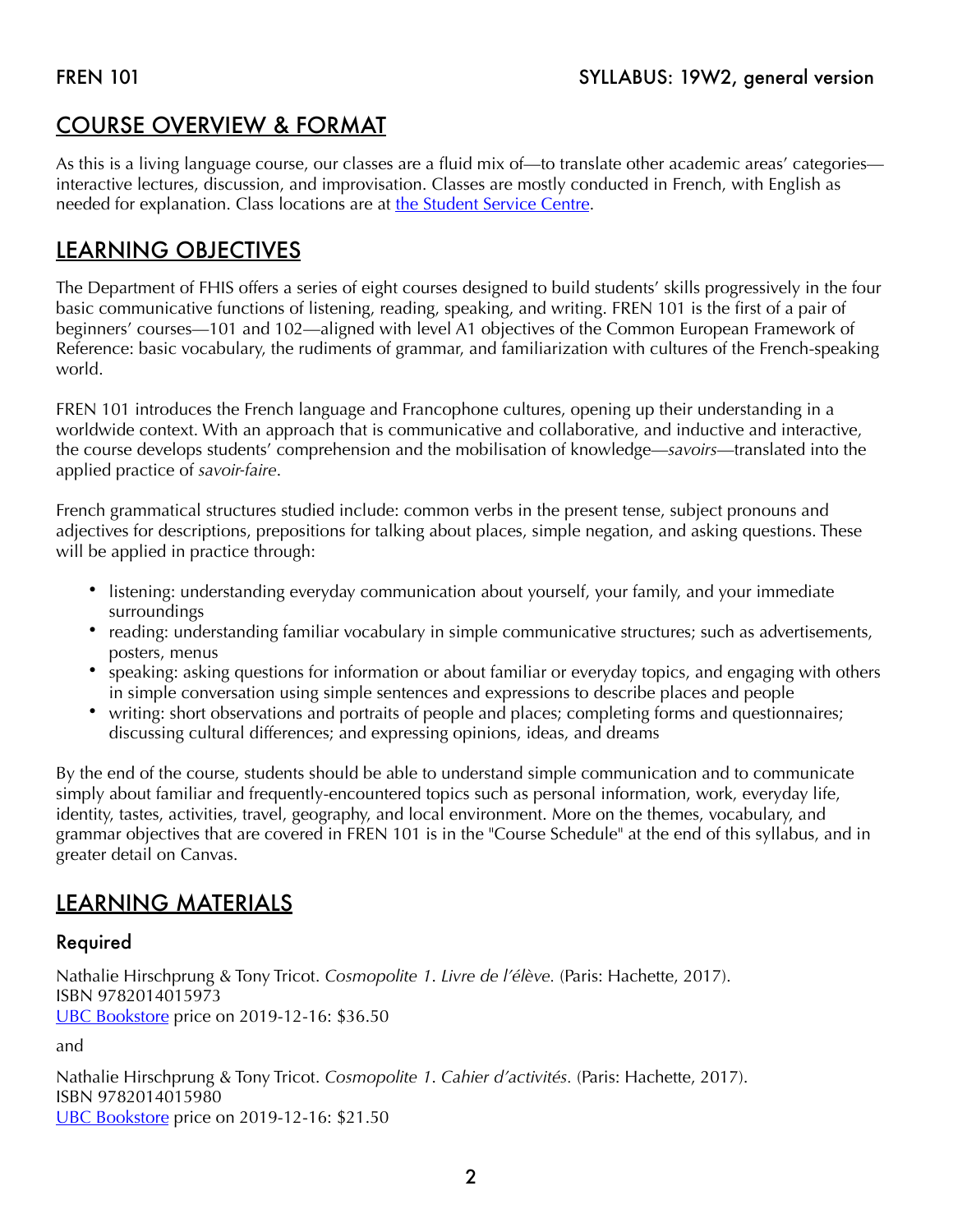You may share—and thereby share the cost of—the *Cahier* (workbook) with a colleague in the same class, as working on practice exercises with a peer is encouraged.

These materials are for both FREN 101 and 102. FREN 101 = *dossiers* 0-4; FREN 102 = *dossiers* 5-8. Each of the books above—textbook and workbook—also has a CD and a booklet at the back: audio tracks, videos, vocabulary, scripts for the textbook and workbook audio, sample answers for practice exercises. You can also download these files (printed materials are in PDF): see Canvas > Modules > Syllabus + Materials > Materials.

### Recommended

Sylvie Poisson-Quinton. *La grammaire du français en 44 leçons et plus de 230 activités, niveau A1*. (Paris: Éditions Maison des langues, 2014). ISBN 9788415640127

### Supplementary

Some other materials, such as supplementary resources, are available at [UBC Blogs: FREN 101 & 102 resources](https://blogs.ubc.ca/fren101and102/le-programme-syllabus/syllabus-2-the-rules/). These resources are free, open, and publicly available. Your instructor might also supply you with further (free) resources for your class, using Canvas or email or otherwise; they will inform you accordingly.

## LEARNING ACTIVITIES, ASSIGNMENTS, & ASSESSMENT

### In class

As it is a living language course, FREN 101 involves face-to-face work in class, with an emphasis on working collaboratively in pairs and small groups. Your active participation is expected. This includes speaking in class: interaction in French with instructor and peers, preparedness and willingness to ask and answer questions (not necessarily in French: this is a beginners' class) and share ideas, and contribution to work in small groups.

Please bring the *Livre* (textbook) with you to class. Your instructor may also ask you to prepare work in advance for a specific class (ex. a question for discussion) or to complete online (ex. on Canvas); if that is the case, they will inform you accordingly.

Some assessed work is in class: two tests. Revision guides and further specifics, including which learning obiectives are being assessed, will be on Canvas or otherwise provided to you by your instructor.

Tests (30%)

- in class, 45 minutes, closed book
- •DELF-format listening comprehension and reading comprehension; grammar; and open-ended writing
- week 5: test 1 on *dossier*  $1 = 10\%$
- week 10: test 2 on *dossiers*  $2 + 3 = 20\%$

## Outside class

As is usual with university-level courses, you should expect to spend at least TWO hours outside class (regular preparation, homework, and practice) for every hour spent in class. For a three-hour class, that is at least six hours' work; or, a little over an hour every day during the week, and the weekend off. Language learning requires regular practice: like music, dance, martial arts, and sports. It is better to do some French every day than to try to cram all your homework into one session on Sunday afternoon (also, this wrecks your weekend). FREN 101 has workbook practice exercises (*Cahier d'activités*) and optional extra online exercises (*Parcours digital*) to provide you with this practice. Work outside class: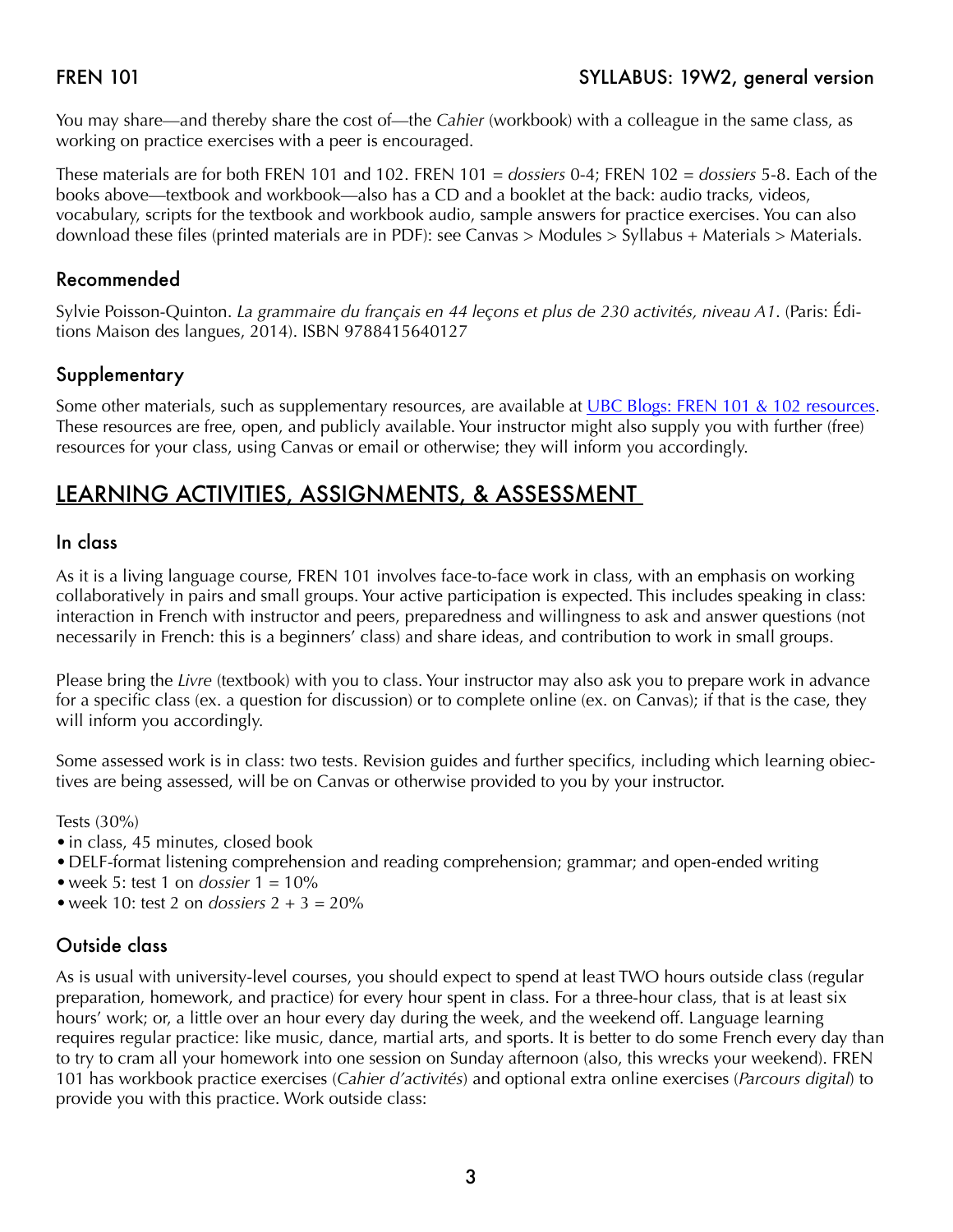- •Should be YOUR OWN work: you MAY NOT use tutors, friends, etc. to help. It is important to make your own mistakes and to learn from them. See below, "Academic Integrity Statement" and "UBC Policies."
- •You MAY, however, work with the FHIS Learning Centre
- •You are strongly encouraged to work together with peers in our class, in pairs or small study groups, on the *Cahier.* It is recommended that you do exercises regularly, after you have covered the work concerned in class —ideally every class day—to reinforce what you have learned in class while it is still fresh in your mind.
- •You may use dictionaries and other resources; some assignments may explicitly ask you to do so.

Some assessed work is to be submitted online or by an equivalent alternative: a group project and your *savoirvivre* portfolio-journal. Project topics and further specifics, including means of submission and which learning objectives are being assessed, will be on Canvas or otherwise provided to you by your instructor.

### *Cahier* (5%)

- •due: the day of a test or exam (exercises on *dossier* 1 = test 1, *dossiers* 2-3 = test 2, *dossier* 4 = final exam); for feedback, bring your workbook to your instructor's office hours in the week before that test/exam; otherwise bring it to that test in class (or the final exam, for *dossier* 4)
- •for each *dossier* (1-4): at least half the questions in each of the reading comprehension, grammar, and listening exercises = 1 point/*dossier* x 4 = 4%
- •at the end of the course: completed exercises including the "Bilan" at the end of each *dossier* (1-4) = 1%

### Group project (15%)

- writing and speaking
- •your instructor will provide you with further details on topics, dates, and means of submission in week 4

### *Savoir-vivre* (10%)

- •*savoir-être* "scrapbooking" regular weekly collection = 5%
- •*savoir-apprendre* "journaling" reflection on learning = 5%
	- at least 1 journal entry per dossier

+ at least 3 visits to FHIS Learning Centre, or instructor office hours, or equivalent (other live interaction in/ with French): to work on *Cahier* interactive exercises and for other practice

- due: by the day of the exam
- submission: e-portfolio via Canvas (or equivalent alternative: check with your instructor)

### Final examination

Final written examination (40%)

- in the formal examination period (April), 2.5 hours long, closed book
- •on everything in the course, comprehensive, cumulative
- •A1.1 DELF-format listening and reading comprehension; grammar; and open-ended writing

## GRADING BREAKDOWN

| • Workbook exercises (Cahier d'activités; individually or in pairs)                   | $5\%$  |
|---------------------------------------------------------------------------------------|--------|
| • Group project                                                                       | 15%    |
| • Savoir-vivre individual e-portfolio                                                 | $10\%$ |
| • 2 tests in class (listening comprehension, reading comprehension, writing)          | $30\%$ |
| • Final written examination (listening comprehension, reading comprehension, writing) | 40%    |

Schedule of assessments: see below, "Course schedule."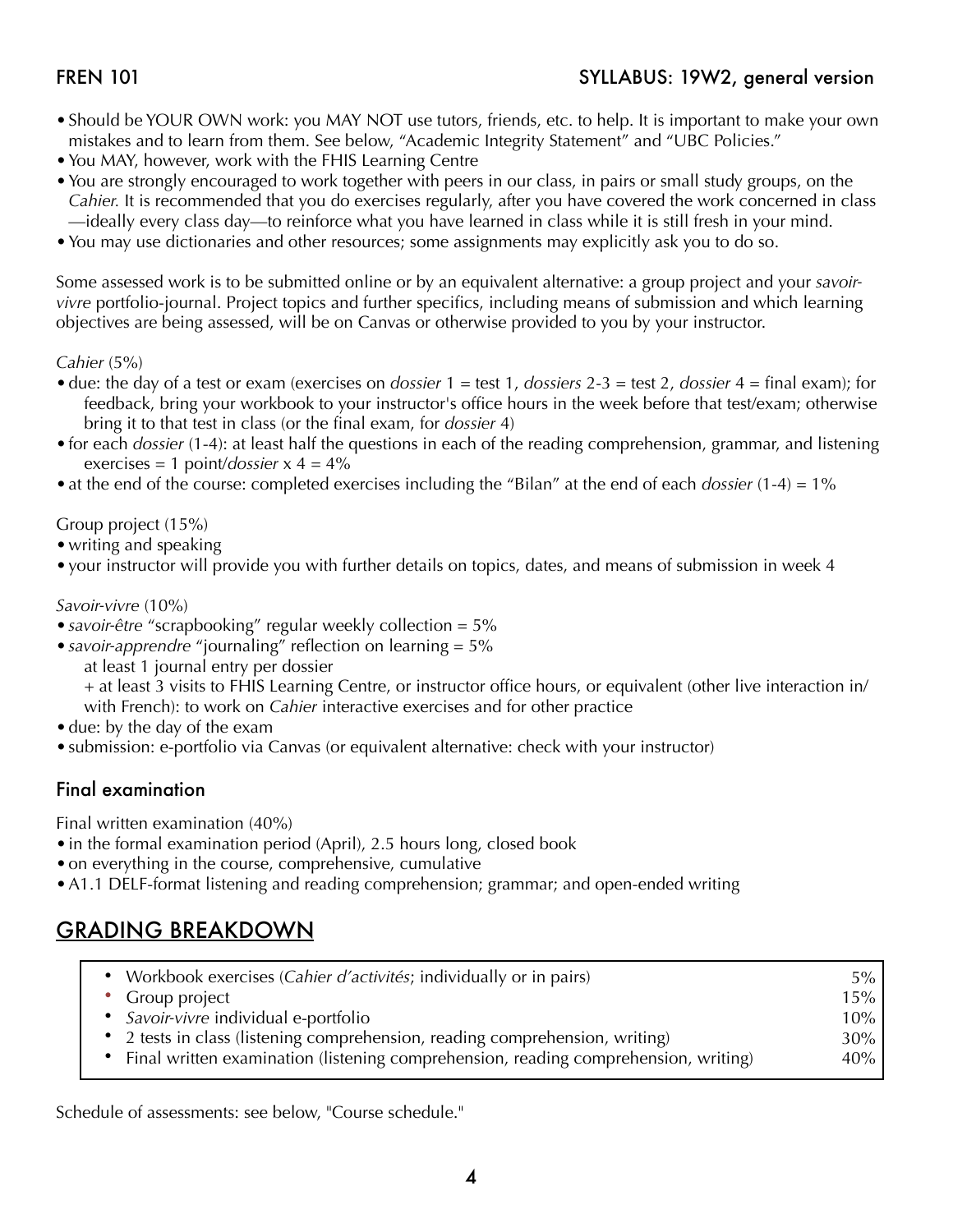## COURSE POLICIES

Policies specific to this course:

- Attendance is required (see "Attendance" in bold, the next item below).
- Cellphones should be turned off and put away during class; on the use of other electronic devices in the classroom, please see "Technology etiquette" below.
- Some assignments may vary from section to section at the discretion of individual instructors. They may not, however, vary from student to student within a section.
- An instructor can only do for one student what they can also do for every other student in the class/ course; and they cannot do something for one student that they could not also do for every other student (ex. individual tutoring). Please note that an instructor's office hours are NOT for individual tutoring or catching up on missed classes. For catching up with missed classes, we would recommend working with peer colleagues from your class, with the **FHIS Learning Centre** (free) or, if you need more time and attention, with the [FHIS tutors](https://fhis.ubc.ca/tutor-list/) (not free).
- No extra credit.
- Late work will not be accepted.\*
- No re-weighting of marks (ex. from a missed assessment onto a later assessment).\*
- No make-up alternatives for missed in-class assessments.\*
- No re-grading of marked work.\*
- See also: [UBC Blogs: FREN 101 & 102 resources](https://blogs.ubc.ca/fren101and102/le-programme-syllabus/syllabus-2-the-rules/) > [syllabus \(2\): The Rules:](https://blogs.ubc.ca/fren101and102/le-programme-syllabus/syllabus-2-the-rules/)

\* except for students registered with Accessibility, in adapting the course to their accommodations; and except, in exceptional circumstances, for students who have applied for and been granted a concession by Academic Advising (see "Academic Concession" further below)

These rights, rules, and responsibilities are in addition to, not instead of, all policies and guidelines as supplied by the University, Faculty of Arts, and Department of FHIS. They apply generally across all sections of FREN 101. You are expected to be cognizant with University rules and regulations: this is part of the contractual agreement every student enters into with the University when they register.

## **Attendance**

Attendance and active participation are required. This regular work will not be graded. It is expected.

- Missing one class hour without notification:
	- no questions asked
	- no penalties
- Missing a second class hour:
	- please complete an [Arts Academic Advising student self-declaration form—](https://students-2016.sites.olt.ubc.ca/files/2019/09/Student-Self-Declaration-Form-1.6-Arts.pdf)you DO NOT need to provide any further details—and email it to the course coordinator; see also below, "Academic Concession"
	- if you do not do so, your instructor or the coordinator will submit an Early Alert for you (also as that can put you in contact with UBC support services)
	- no penalties
- Missing a third class hour and any further classes:
	- please make a request to Arts Academic Advising (or to your faculty advising office, if you're not in Arts) for academic concession
	- if you do not do so, your instructor or the coordinator will submit an Early Alert for you (also as that can put you in contact with UBC support services)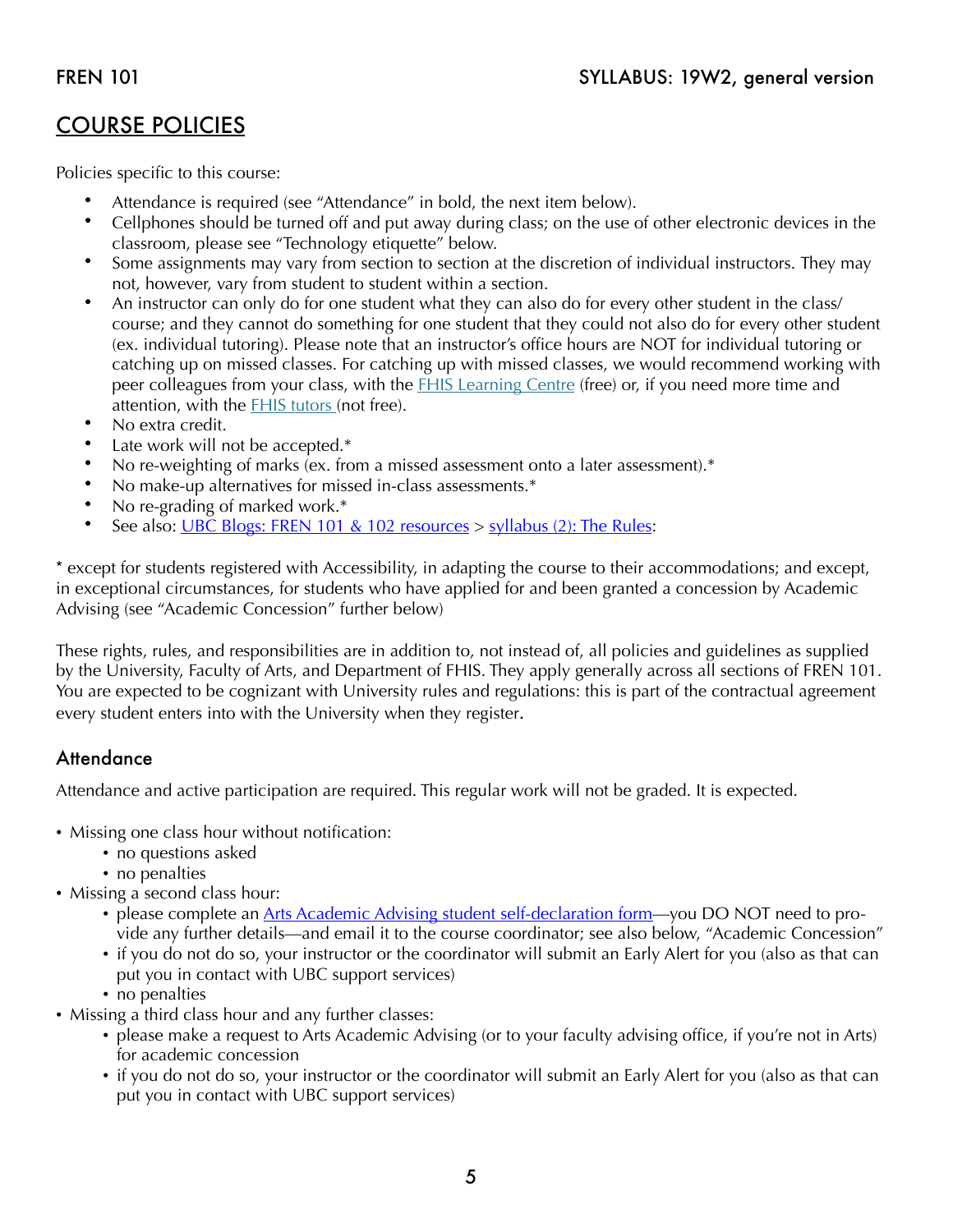- Otherwise there will be penalties: loss of up to 10% of final grade (scaled according to number of classes missed and relative length of class, ex. a heavier penalty for missing a 3-hour class in a section that only meets once a week)
- If you are registered with Accessibility, the course attendance policy will be adapted to your individual academic accommodations.
- And also (for all students): if you miss more than 40% of your classes (15 class hours) you may be excluded from the final examination (see below, "FHIS Departmental Policies: Attendance"):
	- in a section with a 3-hour class 1x/week = missing 5 classes or more
	- in a section with a 1.5-hour class 2x/week = missing 10 classes or more
	- in a section with a 1-hour class  $3x$ /week = missing 15 classes or more

### Technology etiquette

Time spent in the classroom is designed to promote your learning. Digital technology is ubiquitous and when used in the classroom presents both learning opportunities and disruptions. At times, the use of such technology will be encouraged in class when appropriate: for example, using a tablet or laptop for research and for taking notes. In general, it is common courtesy to put devices such as cell phones away during discussions and other interactive work with other students, as alerts and notifications from devices can distract you and others. Hunching over a small screen—such as on smartphones and phablets—may also strain your eyes, neck, and back; and may have long-term effects on vision, posture, and general health. So, as a general rule please turn off cell phones during class time and put them away. (Exception: if you are registered with Accessibility, you may of course use whatever is suitable for your accommodations.)

## FHIS DEPARTMENTAL POLICIES

### Language Enrolment

The Department of FHIS reserves the right to refuse enrolment to any of its language courses to a student who has, in the view of the Department, a level of competence unsuited to that course. Enrolment at or below the level the student has already attained is not permitted.

### **Attendance**

Regular attendance and participation are expected of students in all their classes. **Students missing 40% or more of their classes**, regardless of whether their absences are avoidable or unavoidable may be considered unable to meet the "learning outcomes" of the course and **may, on the recommendation of the course instructor, coordinator, or the Head of the department, be excluded by the Dean from the <b>final examination**. Students who are unavoidably absent because of illness or disability should report to their instructors on return to classes. Any request for academic concession must be clearly expressed (see below, "Academic Concession").

### Assignment Submission

The Department of FHIS expects that students will submit assignments as scheduled. Instructors are not required to make allowances for any missed test or incomplete work that is not satisfactorily accounted for. Any request for academic concession must be clearly expressed (see below, "Academic Concession").

### Academic Integrity Statement

As a scholarly community, we share an understanding of the ethical ways that we use and produce knowledge. A core practice of this shared valur of academic integrity is that we acknowledge the contributions of others to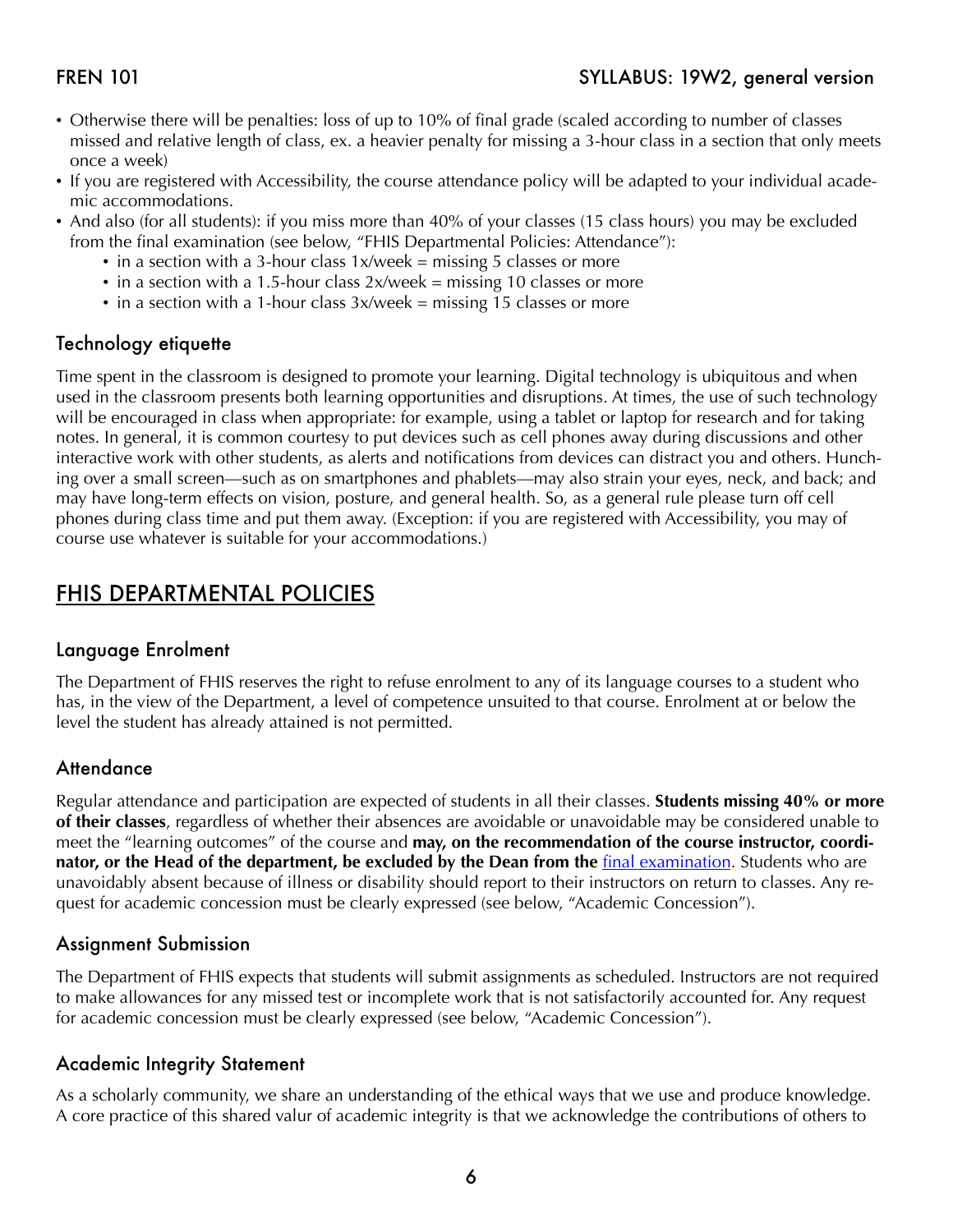### FREN 101 SYLLABUS: 19W2, general version

our own work, but it also means we produce our own contributions that add to the academic conversation: we don't buy or copy academic work, nor present as ours a document that has been translated by someone else or a translation software. We also don't falsify data or sources, or hand in the same work in more than one course.

Any instance of cheating or taking credit for someone else's work, whether intentionally or unintentionally, can and often will result in at minimum a grade of zero for the assignment, and these cases will be reported to the FHIS Department Head, and the Faculty of Arts Associate Dean, Academic.

See the UBC Calendar entries on [Academic Honesty,](http://www.calendar.ubc.ca/vancouver/index.cfm?tree=3,286,0,0) [Academic Misconduct,](http://www.calendar.ubc.ca/vancouver/?tree=3,54,111,959) and [Disciplinary Measures,](http://www.calendar.ubc.ca/vancouver/index.cfm?tree=3,54,111,960) and check out the **Student Declaration and Responsibility**. See Tips for **Avoiding Plagiarism**, from the Chapman Learning Commons.

## SUPPORT FOR SUCCESS

### UBC: Academic Concession

You may be eligible for academic concession when one or more of the conditions listed below unexpectedly hinders your ability to complete an assignment or participate in classes or an examination:

- Medical circumstances
- •[Compassionate grounds](http://www.calendar.ubc.ca/vancouver/index.cfm?tree=3,329,0,0#26589)
- [Conflicting responsibilities](http://www.calendar.ubc.ca/vancouver/index.cfm?tree=3,329,0,0#26587)

In all cases, your request for academic concession should be made as early as reasonably possible to your instructor or Arts Academic Advising. If you are not an Arts student, you should consult with your home Faculty for your concession.

The most appropriate type of concession (deferred standing, in-term-concession, late with- drawal etc.) will be determined by your unique situation and the academic requirements for your course.

You may be eligible for an in-term concession if you meet the following criteria:

- •You missed a graded requirement in a course
- The course is still in progress
- •You have been attending regularly and are up-to-date in the course
- •Your studies were impacted for a short time
- •You have grounds for academic concession

Please contact your instructor via email as soon as you are aware you may need an in-term concession. Your instructor will adjudicate your first request. Please include a **Student Self-Declaration form**, found on the **Arts Ad**[vising website](https://students.arts.ubc.ca/advising/academic-performance/help-academic-concession/). If you require a second concession, you must make your request to your Faculty Advising Office.

### Department: the FHIS Learning Centre

The [FHIS Learning Centre](https://fhis.ubc.ca/learning-centre/) is a free service available for students of all levels and languages of the FHIS curriculum (French, Italian, Portuguese, and Spanish). We offer student-centered conversation practice, tutoring (i.e. grammar and vocabulary questions), and help with the continued development of core skills (i.e. speaking, listening, reading, and writing) necessary for students' success in acquiring and becoming proficient in the languages that we teach.

### Course: FREN 101 and 102 support

[UBC Blogs: FREN 101 & 102 resources](https://blogs.ubc.ca/fren101and102/le-programme-syllabus/syllabus-2-the-rules/) > [syllabus \(3\): HELP](https://blogs.ubc.ca/fren101and102/le-programme-syllabus/syllabus-3-help/) provides links to help you and for you to find help: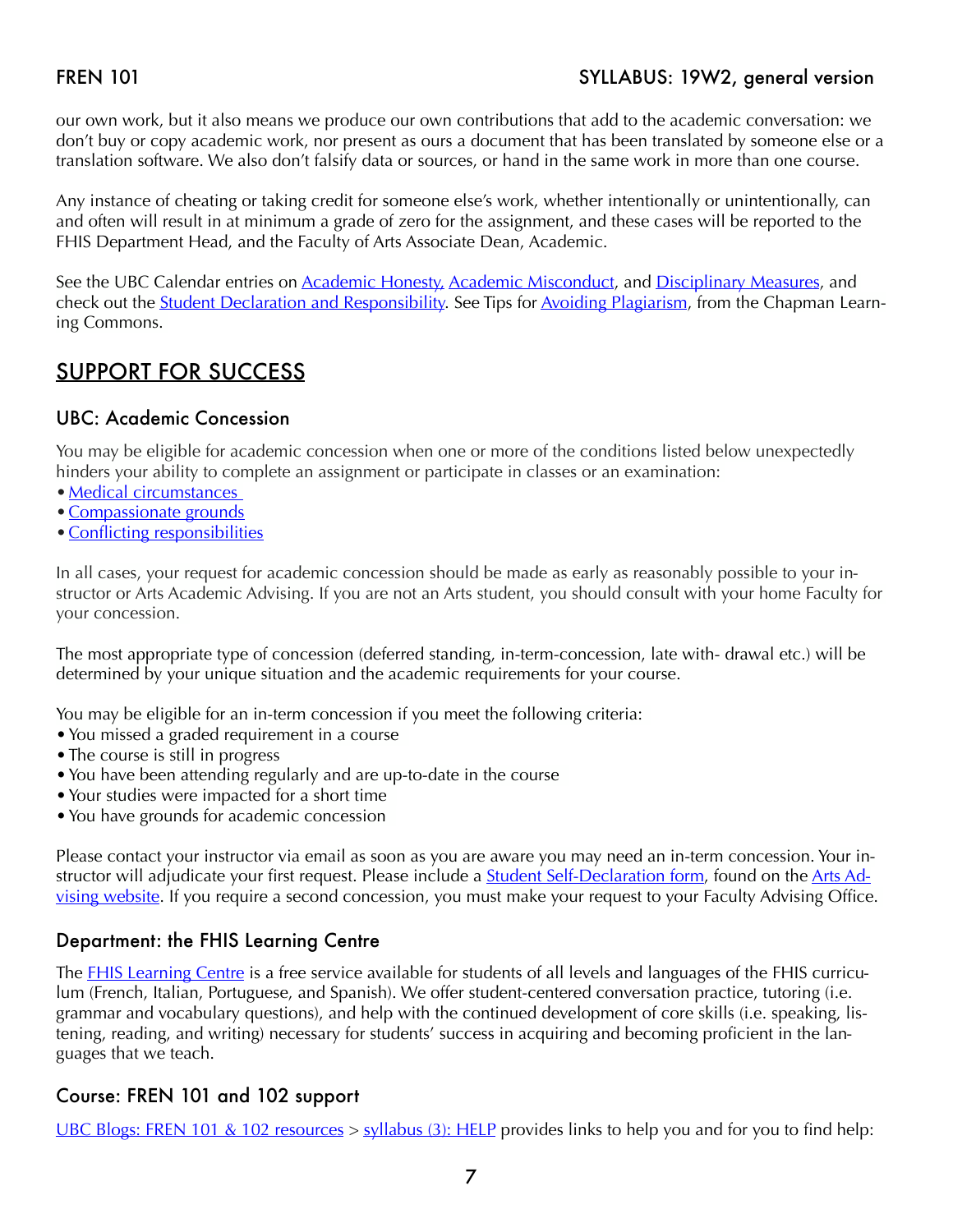- French advising via the department of FHIS
- Academic advising in the Faculty of Arts and throughout UBC
- Where to find information and help for everything in UBC life: well-being, accessibility, health, security, finance, being an international student, and other matters of identity and being
- UBC policies and procedures, rules and regulations, and the Ombuds office

If in doubt, if you have any questions or worries about anything, please ask! This course, your class, your instructor, and your coordinator are a safe space and here to help. If we don't know an answer—we're human we'll help you to find someone who does. This is a community of care.

## UBC POLICIES

The University provides resources to support student learning and to maintain healthy lifestyles but recognizes that sometimes crises arise and so there are additional resources to access including those for survivors of sexual violence. UBC values respect for the person and ideas of all members of the academic community. Harassment and discrimination are not tolerated nor is suppression of academic freedom. UBC provides appropriate accommodation for students with disabilities and for religious observances. UBC values academic honesty and students are expected to acknowledge the ideas generated by others and to uphold the highest academic standards in all of their actions. Details of the policies and how to access support are available on the UBC Senate [website](https://senate.ubc.ca/policies-resources-support-student-success).

## LEARNING ANALYTICS

This course will be using the following digital learning technologies:

- UBC Blogs (WordPress)
- Canvas (in some sections: this is a matter of individual instructor choice)

Individual instructors might choose to use other or additional electronic tools that collect information on their use and users, and will inform you accordingly.

If your instructor uses your analytics data, this should only be for educational purposes and they should tell you why they are doing so. The course coordinator will only use your analytics data on Canvas to:

- View overall class progress
- Track participation in discussion forums
- Assess your participation in the course

It is possible that your analytics data might be used by others in the university; all analytics data use should be for purposes of teaching and learning, subject to your consent, in a manner that complies with the Freedom of [Information and Protection of Privacy Act \(FIPPA\),](http://www.bclaws.ca/Recon/document/ID/freeside/96165_00) and open to Freedom of Information request.

# COPYRIGHT

All materials of this course (course design and assessments; syllabus; class handouts, slides, notes, photographs of work on the board; etc.) are the intellectual property of (as appropriate) the Course Coordinator or Instructor, or licensed to be used in this course by the copyright owner. Students might (NB "might" and not "may" or "do": this will vary from instructor to instructor, as it is their decision) have permission to record classes, but not to redistribute or sell these course materials. *Cosmopolite 1* is copyright Hachette Livre. Redistribution of these materials by any means without permission of the copyright holder(s) constitutes a breach of copyright and may lead to academic discipline.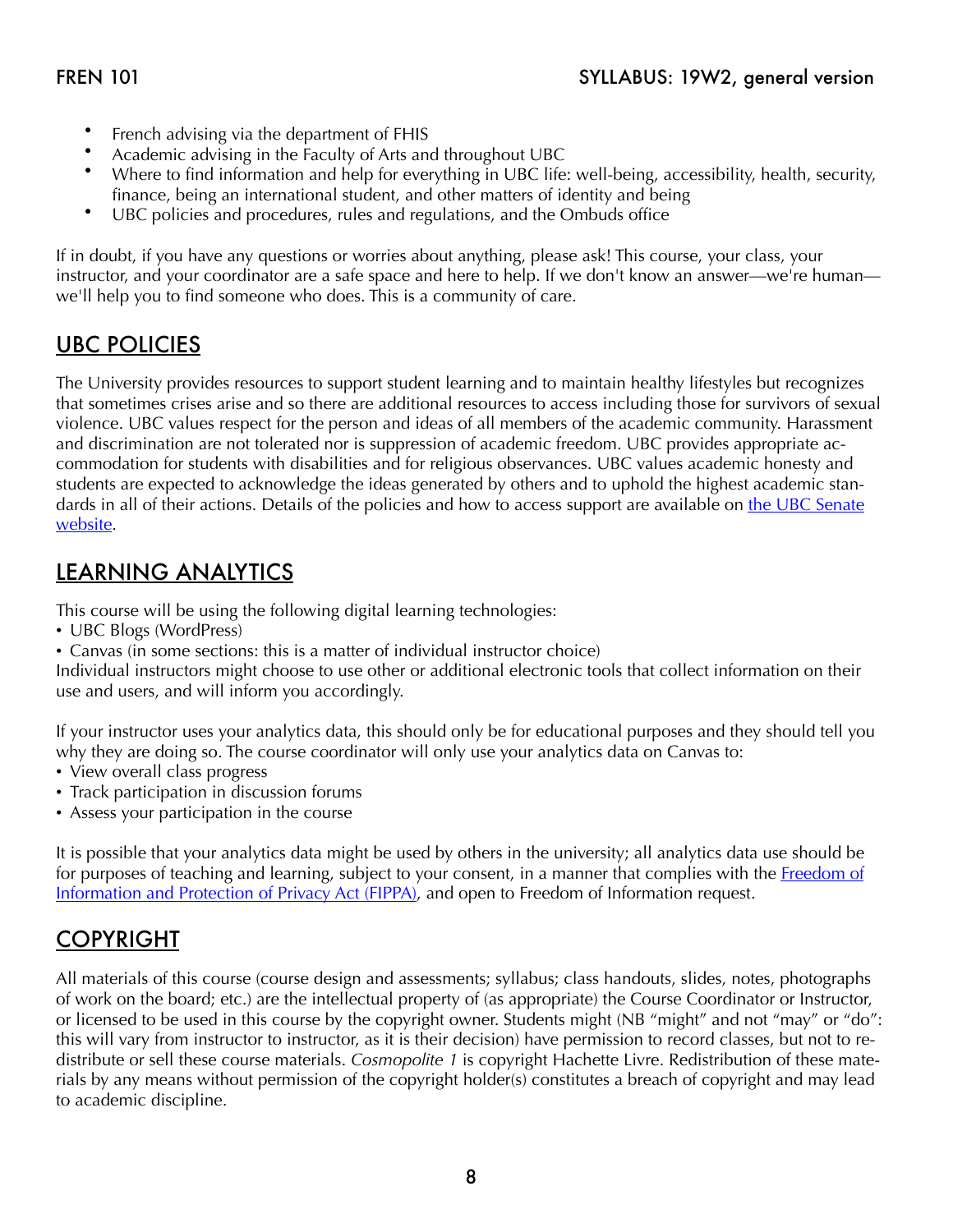## COURSE SCHEDULE

### SEMAINE 1 du 6 au 10 janvier 2020

| Topic (thème)        | <b>Découvertes</b>                                                  |
|----------------------|---------------------------------------------------------------------|
|                      | Grammar (grammaire) Verbe <i>s'appeler</i> , pronoms sujets, épeler |
| In class (en classe) | Introduction + Cosmopolite 1, Dossier 0 lecons 1-2                  |

### SEMAINE 2 du 13 au 17 janvier 2020 FRIDAY: DEADLINE FOR CHANGES OF REGISTRATION (SSC, ONLINE) WITHOUT A "W"

| <b>Thèmes</b> | Découvertes - Présentations et identification                                        |
|---------------|--------------------------------------------------------------------------------------|
| Grammaire     | Le genre des noms de pays, l'article défini - L'article indéfini                     |
| En classe     | Dossier 0 leçons $3-4$ + Dossier 1 leçon $1$ + quiz about the syllabus (in English!) |

### SEMAINE 3 du 20 au 24 janvier 2020

| <b>Thèmes</b> | Présentations et identification                                                    |
|---------------|------------------------------------------------------------------------------------|
| Grammaire     | Les mots interrogatifs, le verbe être au présent, les verbes en -er, les adjectifs |
| En classe     | Dossier 1 lecons 2-4                                                               |

### SEMAINE 4 du 27 au 31 janvier 2020

| Thèmes           | Présentations et identification                                                                |
|------------------|------------------------------------------------------------------------------------------------|
| <b>Grammaire</b> | Le verbe avoir au présent, les adjectifs possessifs, l'adjectif interrogatif                   |
| En classe        | Dossier 1 lecons $5-6$ + Cultures (or alternative) + discuss project and set up project groups |

### SEMAINE 5 du 3 au 7 février 2020

| <b>Thèmes</b> | Voyages et logement                                                                                |
|---------------|----------------------------------------------------------------------------------------------------|
| Grammaire     | Les prépositions, les articles définis et indéfinis, les prépositions de lieu, l'article contracté |
| En classe     | Dossier 1 révisions + Test 1 + Dossier 2 leçon 1                                                   |
|               |                                                                                                    |

### ASSESSED WORK in your second class / class hour this week **Test 1** = **10%** in class, 45 minutes, closed book, on Dossier 1; listening and reading comprehension, grammar, and writing **Workbook - Dossier 1** = **1%** for feedback, bring workbook to your instructor's office hours the week before; otherwise bring it to Test 1 in class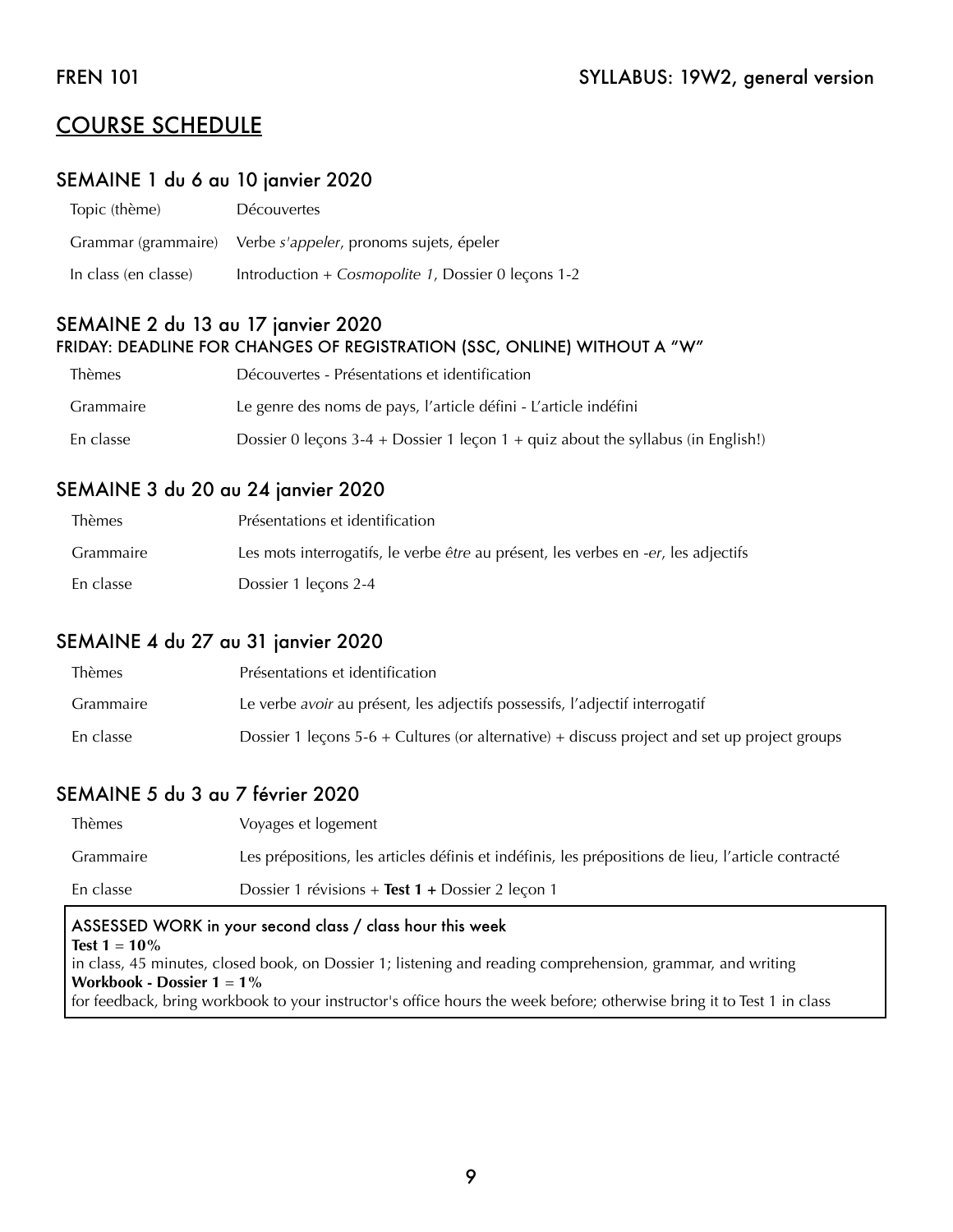### SEMAINE 6 du 10 au 14 février 2020 FRIDAY: DEADLINE FOR CHANGES OF REGISTRATION (SSC, ONLINE) WITH A "W"

Thèmes Voyages et logement Grammaire Les prépositions de lieu ; les verbes *aller, prendre*, et *venir* au présent ; la négation ; les adjectifs démonstratifs En classe Dossier 2 leçons 2-4 ASSESSED WORK to be submitted by the end of the week **Project, stage 1** = **1%**  (video)

NB this is the general version of this assignment: check with your instructor, for your section

### \*\*\* PAUSE DE LA MI-TRIMESTRE / MIDTERM BREAK du 15 au 23 février 2020 \*\*\*

### SEMAINE 7 du 24 au 28 février 2020

| Thèmes    | Voyages et logement                                |
|-----------|----------------------------------------------------|
| Grammaire | Poser des questions                                |
| En classe | Dossier 2 leçons $5-6$ + Cultures (or alternative) |

### SEMAINE 8 du 2 au 6 mars 2020

| Thèmes    | Parler de soi (famille, travail, loisirs)                      |
|-----------|----------------------------------------------------------------|
| Grammaire | Les adjectifs possessifs, le masculin et féminin des adjectifs |
| En classe | Dossier 3 lecons 1-3                                           |

### SEMAINE 9 du 9 au 13 mars 2020

| Thèmes                                               | Parler de soi (famille, travail, loisirs)                                                                         |
|------------------------------------------------------|-------------------------------------------------------------------------------------------------------------------|
| Grammaire                                            | Les verbes de préférence en -er, le présent des verbes en -er, le verbe faire au présent, les<br>pronoms toniques |
| En classe                                            | Dossier 3 leçons 4-6                                                                                              |
| ASSESSED WORK to be submitted by the end of the week |                                                                                                                   |

e submitted by the end of the week **Project, stage**  $2 = 4\%$ (writing) NB this is the general version of this assignment: check with your instructor, for your section

### SEMAINE 10 du 16 au 20 mars 2020

| <b>Thèmes</b> | Parler de soi (famille, travail, loisirs)                             |
|---------------|-----------------------------------------------------------------------|
| Grammaire     | Avoir $mal + les$ parties du corps                                    |
| En classe     | Dossier 3 Cultures (or alternative) + Dossiers 2-3 révisions + Test 2 |